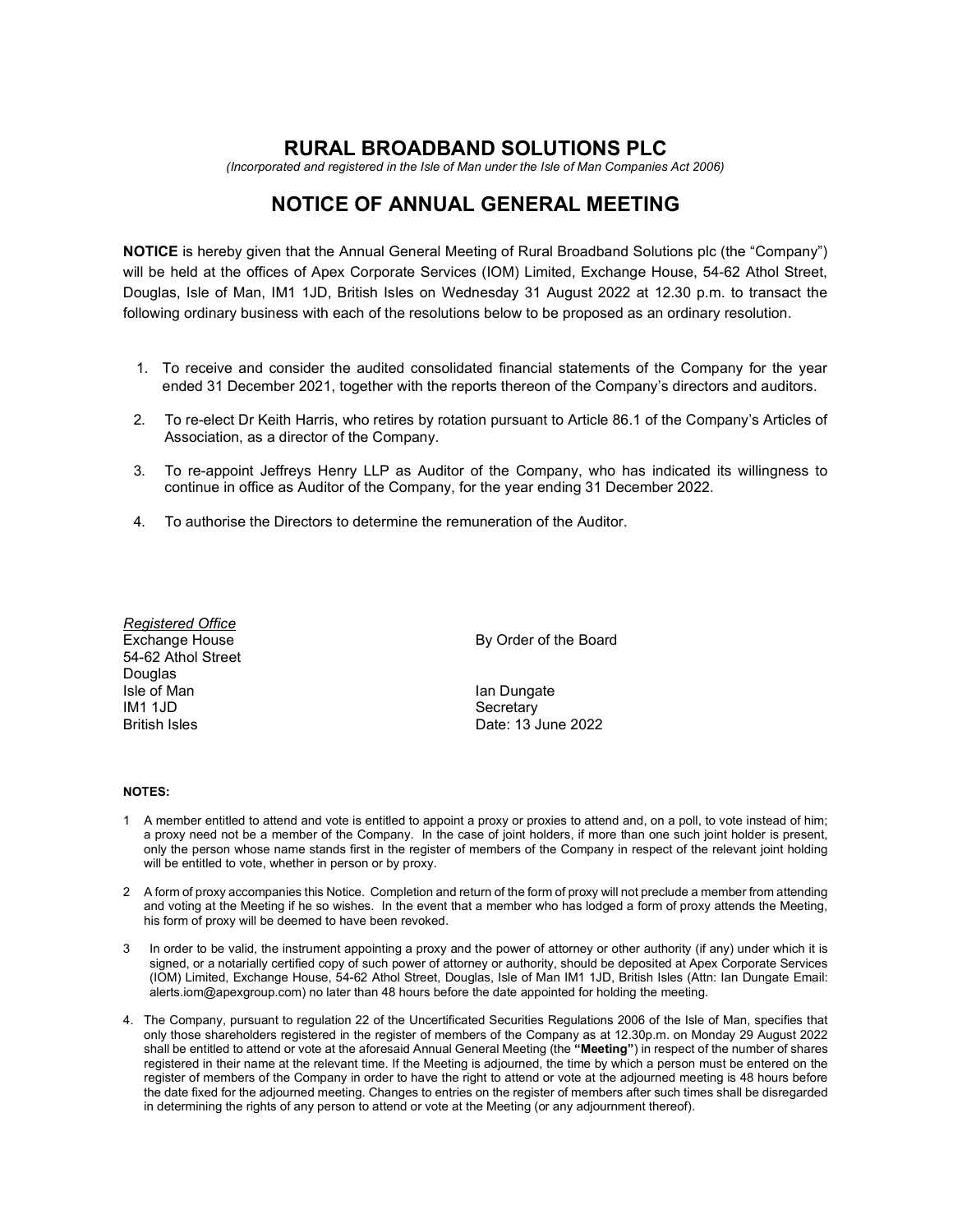## RURAL BROADBAND SOLUTIONS PLC

(Incorporated and registered in the Isle of Man under the Isle of Man Companies Acts 2006)

### FORM OF PROXY

To be used for the Annual General Meeting of Rural Broadband Solutions plc (the "Company") to be held at the offices of Apex Corporate Services (IOM) Limited, Millennium House, 54-62 Athol Street, Douglas, Isle of Man, IM1 1JD, British Isles on Wednesday 31 August 2022 at 12.30p.m. to transact the following business:

| I/We                                                                                                                |                                     |
|---------------------------------------------------------------------------------------------------------------------|-------------------------------------|
| of                                                                                                                  | <sup>1</sup> being member(s) of the |
| above-named Company, hereby appoint the Chairman of the Meeting or <sup>2</sup>                                     |                                     |
| of                                                                                                                  | or Ian Dungate or failing           |
| him, Suzanne Jones as my/our proxy to vote on my/our behalf at the Annual General Meeting of the Company to be held |                                     |
| on Wednesday 31 August 2022 and at any adjournment hereof:                                                          |                                     |

I/We direct my/our proxy to vote in respect of the Resolutions to be proposed at such Annual General Meeting in the following manner<sup>3</sup>:-

|                | <b>ORDINARY RESOLUTIONS</b>                                                                                                                                        | <b>FOR</b> | <b>AGAINST</b> | <b>ABSTAIN</b> |
|----------------|--------------------------------------------------------------------------------------------------------------------------------------------------------------------|------------|----------------|----------------|
|                | THAT the audited consolidated financial statements of the Company<br>and reports thereon for the year ended 31 December 2021 be<br>approved.                       |            |                |                |
| $\mathfrak{p}$ | THAT Dr Keith Harris, who retires by rotation pursuant to Article 86.1 of<br>the Company's Articles of Association, be re-elected as a director of the<br>Company. |            |                |                |
| 3              | THAT Jeffreys Henry LLP be re-appointed as Auditor of the Company<br>for the year ended 31 December 2022.                                                          |            |                |                |
| 4              | THAT the Directors be authorised to determine the remuneration of the<br>Auditor.                                                                                  |            |                |                |
|                |                                                                                                                                                                    |            |                |                |

Dated:

Signature

#### NAME

(PLEASE INSERT YOUR NAME IN BLOCK CAPITALS):